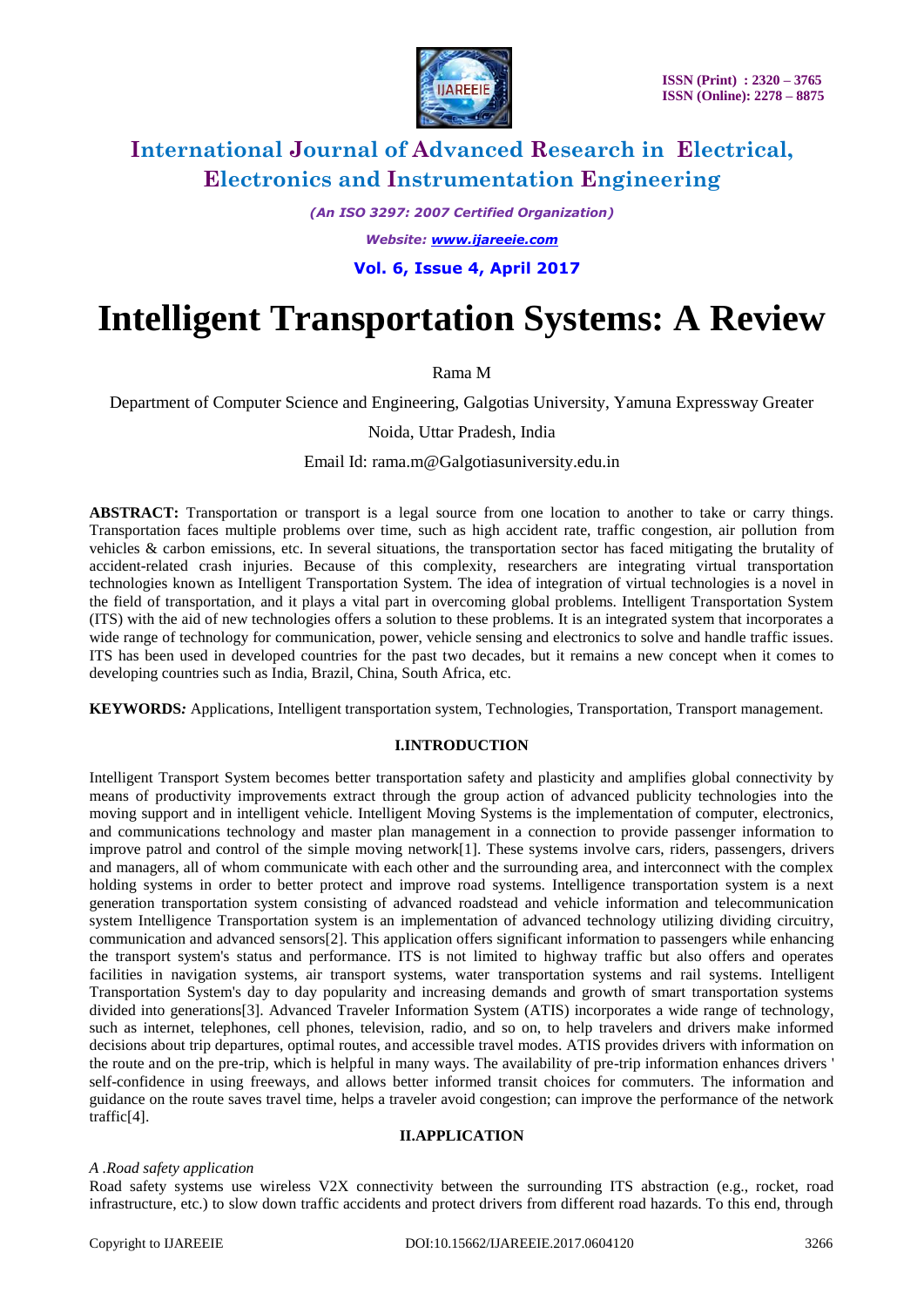

*(An ISO 3297: 2007 Certified Organization)*

*Website: [www.ijareeie.com](http://www.ijareeie.com/)*

## **Vol. 6, Issue 4, April 2017**

ITS agency periodically broadcasts safety messages to communicate its condition and location information to its community[5]. In addition, each ITS agency may also produce warning messages to nearby vehicles and emergency services based on specific events (e.g., accidents, see road hazards).

#### *B. Traffic Management Applications*

Applications for traffic management constitute a second major class of ITS applications, whose main objective is to improve traffic flow control and synchronization and to provide the drivers with various cooperative navigation services. To build and maintain global traffic map databases, these applications depend on the compilation and analysis of the exchanged ITS messages (i.e., between ITS entities). Traffic data is usually obtained from the deployed road side units and/or from road sensors and is transmitted wirelessly for further data analysis and processing to remote trusted data centers[6]. The data collected provide qualitative and location-based information regarding vehicles, drivers and incidents on the road.

#### *C. Autonomous Driving Applications*

Autonomous driving, also defined as automated driving, is the next major leap in human transport technology, expected to be implemented by 2020 and fully functional by 2030. This technology will build on automating the felling and driving functions of the vehicle, based on six levels of automation, where the human driver becomes a passenger and future autonomous cars are no longer required to integrate various technologies, including:

(i) Ultrasonic sensors used to detect obstacles;

(ii) lider and/or radar to create a 360-degree field of view to prevent Crash.

(iii) high-definition cameras for real-time detection of road hazards such as pedestrians and animals;

#### **III.VEHICLE DATA COLLECTION**

This program gathers vehicle data pertaining to vehicle performance and quality for study analysis and remote monitoring. The system depends on the portal for the car, the software design for the server, the databases and web based interfaces. Support for military, infrastructure, ground stability monitoring, vehicle tracking and predictive maintenance are introduced by the program framework. The example of this program is DRIVE Atlanta Laboratory, Georgia Tech Trip Data Collection in Georgia. The system works on tracking, positioning and speed of second-bysecond vehicles via GPS.

#### **IV.INTELLIGENT TRANSPORTATION TECHNOLOGY**

#### *A. Wireless communication:*

Different forms of wireless communications technologies were suggested for smart transport systems. UHF (ultra-high frequency) and VHF (very high frequency) frequencies are commonly used for short and long-range communication within the mental transport system. Wireless networking has become an immense area. Wireless networks connect devices and transmit data via signals and the utility medium (radio wave, microwave) to transfer data between nodes and to share it[7].

#### *B. Computational Technology:*

The duplicated computer technology will develop technologies in which sensors, traveler computers, vehicle computers and computers are used in the static context. Installation of operating system and process in portage vehicles has also enabled the deployment of software application and artificial intelligence system wherever computing and other programs are designed to be integrated into a greater transport system.

*C. Floating Car Data/Floating Cellular Data:*

Floating car data (FCD) in transport system resolves the track transport speed. FCD operates on different types of data for instant speed, direction of travel, time and location data from mobile phones and the mobile phone acts as a sensor. Available Techniques for Floating car data detection:

*Non Real time:*

a. Manual server.

b. Video recording and Manual search.

c. In vehicle data recording.

*Real time:*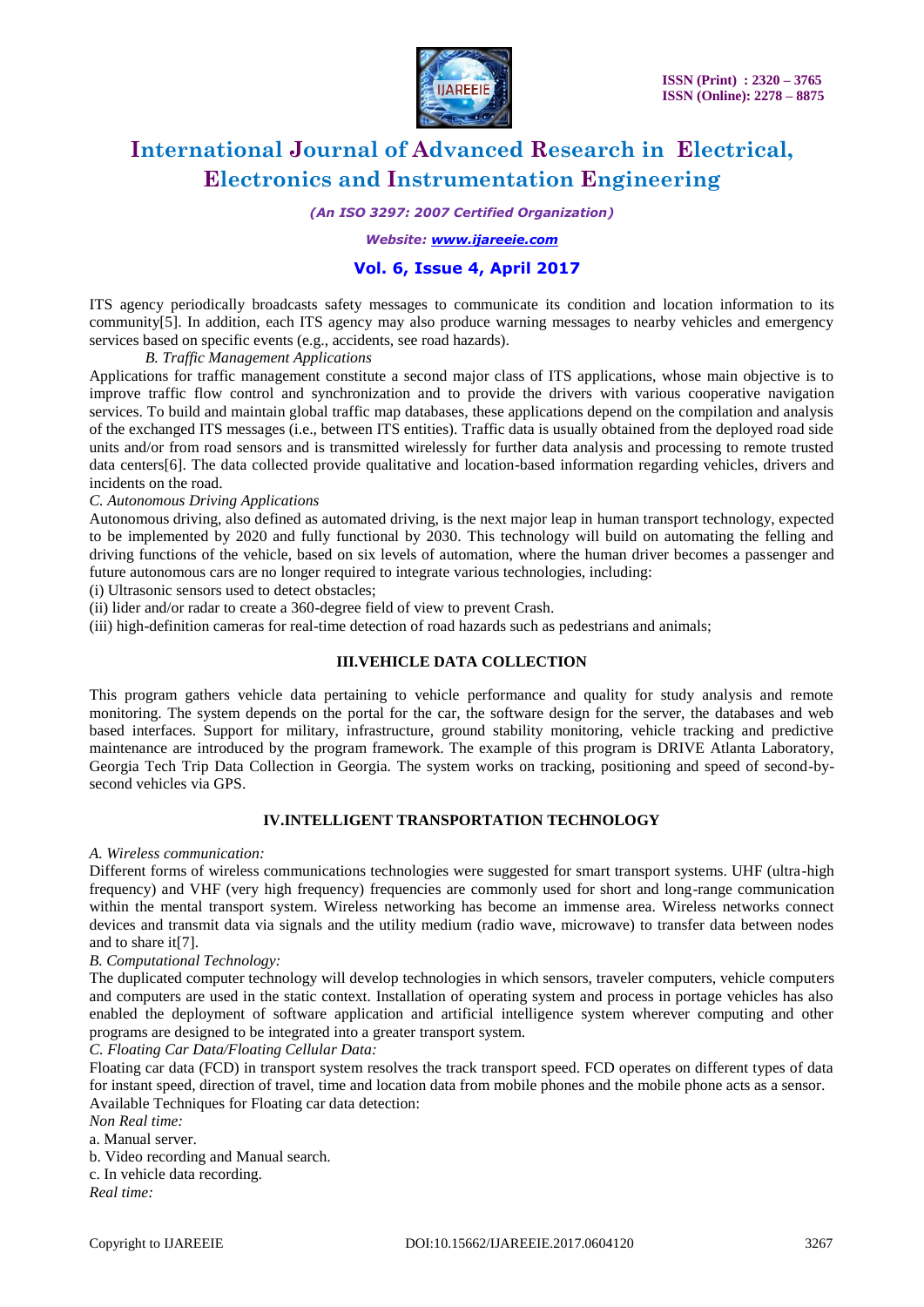

*(An ISO 3297: 2007 Certified Organization)*

#### *Website: [www.ijareeie.com](http://www.ijareeie.com/)*

## **Vol. 6, Issue 4, April 2017**

a. Not inductive loop.

- b. Automatic number plate recognition (ANPR).
- c. GPS trace and mobile commons like an example GSM.
- d. Radio signal triangulation.
- e. Road side beacon and dedicated short range tag.
- *D. Inductive Loop Detection:*

An inductive loop detector for vehicles is a detection system that uses magnet to induce an electrical current in a wire. Inductive loops are used to convey and salute signals such as vehicle detector, vehicle passage, and presence. One or more wire loops are fixed underneath the road and attached to the control box once the vehicle passes over or rests on the loop, the inductance is reduced by showing the presence of the vehicle[8].

### Benefits:

- a. Not affected by environmental conditions.
- b. Precise indexing of vehicle presence.
- c. Performs well in high and low traffic volumes.
- The System Are Consist with Three Components:
- a. Loop.
- b. Loop Extension Cable
- c. Detector
- *E. Video Vehicle Detection:*

Video vehicle recognition in intelligent transport system is a powerful form of detection. It is the most widely used form. Video detection is a processor of the images. It consists of a CPU base microprocessor, and software to solve video images. The user places virtual "detectors" on the video image on a monitor using a mouse and interactive graphics. Data can be forwarded to a server slowly for real-time review.

#### *F. Bluetooth detection:*

Bluetooth is a reliable and cost-effective way to calculate travel time and make origin and objective analysis. Bluetooth is a wireless standard that uses Bluetooth devices to communicate between electrons in the passing vehicle. These sensors are mutually capable of calculating travel time and providing data for matrices of origin and ambition. Bluetooth measurement has some differences compared to other traffic measurement technologies.

#### **V.CHALLENGES AND ISSUES OF COMMUNICATION TECHNOLOGIES IN ITS**

#### *A. Distance factor:*

The distance between any two communications systems plays an important role in whether the contact is secure, without repeated contacts and disconnections, and how much information can be sent without errors needing the information to be resented. A message can travel in one hop communication only to the extent that direct communication is possible between source and destination. Multi-hop communication protocols use intermediate devices to further transmit information over longer distances. The complexity of these protocols, however, means much more testing and simulation is needed to verify that a message can travel from source to destination the required distance. Many implementations of multi–hop protocols use networks as intermediate tools[9].

#### *B. Bandwidth and Medium Access Control factor:*

Bandwidth is related to the amount of information that can be sent from source to destination in either a single message or several messages over a communication network if the information does not match a single message, measured in bits per second. Since they talking about a multiple device wireless medium that can send and receive information on the same frequency, a MAC protocol for medium access control is needed to avoid collisions and a way to detect ineffective communication. Different services require a different amount of bandwidth for their work. Generally, emergency messages are brief and require minimal bandwidth, whereas routine information on VANET demands higher bandwidth and larger messages[10].

#### *C. Time / Emergency situation factor:*

How vehicles share data with intelligent traffic lights is important to optimize algorithm efficiency and bandwidth utilization. Very few traffic lights will have outdated or unusable information and too many messages and bandwidths,